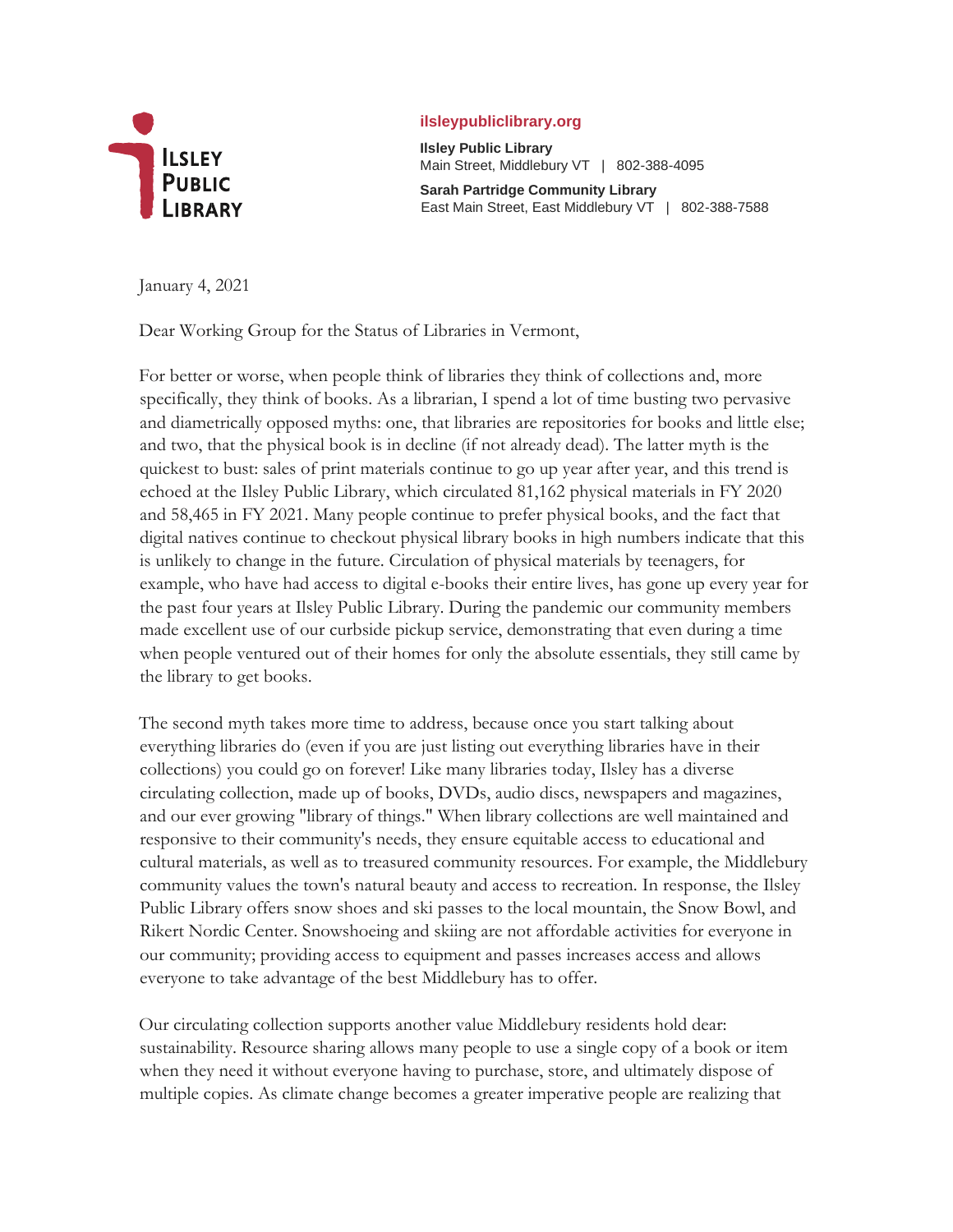utilizing their local library collection allows them to purchase fewer things, thus reducing their shipping footprint, consumption, and ultimate waste. This works particularly well for items used only rarely, for example moisture meters or a telescope (both of which reside in Ilsley's collection). Libraries are also well positioned to work with local partners to circulate non-traditional library items. For example, last summer Safe Routes Middlebury partnered with Frog Hollow Bikes and Local Motion to pilot an e-bike lending program in Middlebury. The trial was immensely popular, but in order to keep the program running the community needed to take ownership of both the bikes and the reservation management. The library was asked to step in to manage the circulation of these e-bikes; when the snow melts this spring, three e-bikes will be available to check-out through the library.

While they do not replace physical materials, digital e-books and audiobooks are an important component of our collection, and have allowed the library to expand our reach. Patrons who live far away from the library, or who are unable to come into the library for any number of reasons, can now access a significant portion of our collection remotely. The rise in streaming services has also allowed us to augment our collections in a new way: through Kanopy, the library is able to offer patrons access to 25,000 films. These titles should not be viewed as part of the library collection, because we do not own them. But from the user's perspective, it makes little difference if a book or movie is owned outright or paid for per circulation, downloaded or streamed: they have access through their library.

In short, library collections provide community members access to education, cultural enrichment, and recreational opportunities. Ilsley Public Library is fortunate in that our collection development budget is generally adequate and has allowed us to build a robust collection which is treasured by the community, but even still our patrons can't always find what they're looking for. If the book in question is available at another library, patrons can become frustrated that they do not have borrowing privileges there. There are generally ways to connect a patron with a book--for example, through Interlibrary Loan, or with Homecard borrowing privileges. But ILL can be slow and costly, and not all libraries participate in Homecard. It leaves patrons wondering why they can't simply go borrow a book at another Vermont library down the road (especially patrons that have recently moved here from out of state, and are used to state wide lending systems).

Library systems seem to work well on two fronts: first, by increasing a patron's access to collections outside their home library, and second, by consolidating certain collection management costs and efforts. Middlebury is one of very few public library systems in Vermont; we have a main branch, Ilsley Public Library, and a branch in East Middlebury, the Sarah Partridge Library. Patrons have full access to both collections, and materials travel between the two locations. We are able to reduce duplication of work by having all cataloging and book processing take place at Ilsley, and of course there is a savings in having both libraries share one catalog system. This works well for Middlebury, on a micro level.